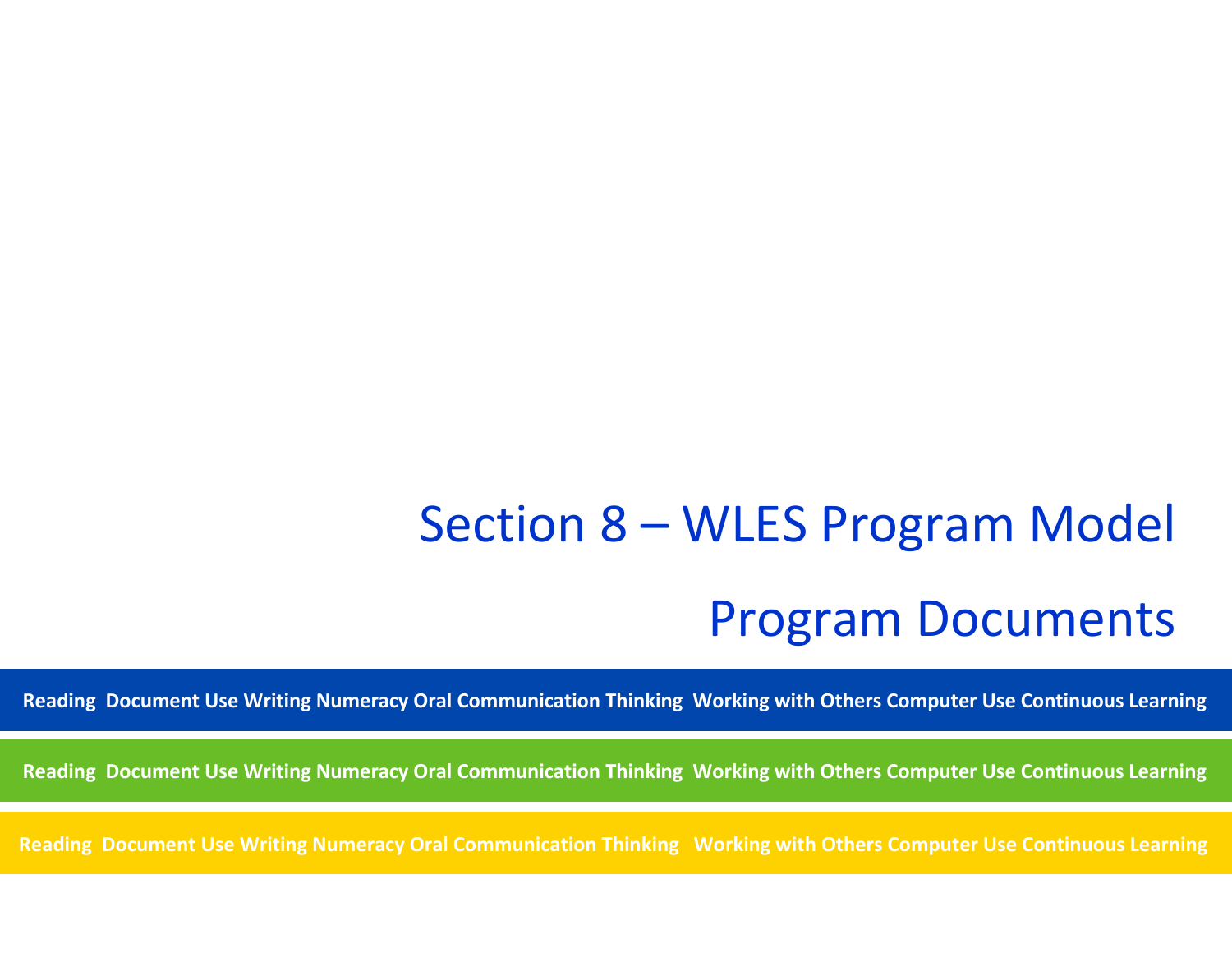ISBN: 978-0-9878971-1-4 Copyright © Literacy Victoria 2011 Published by Literacy Victoria All rights reserved

The contents of this document may be reproduced for the purpose of program development and service delivery, with the condition that each page copied acknowledges the source.

No part or parts of this document can be otherwise reproduced, rebound, sold, stored in a retrieval system or transmitted, in any form or by any means, without the prior written permission of Literacy Victoria.

Literacy Victoria 930A Yates Street Victoria, BC V8V 3Z4 250.381.3755 www.literacyvictoria.ca

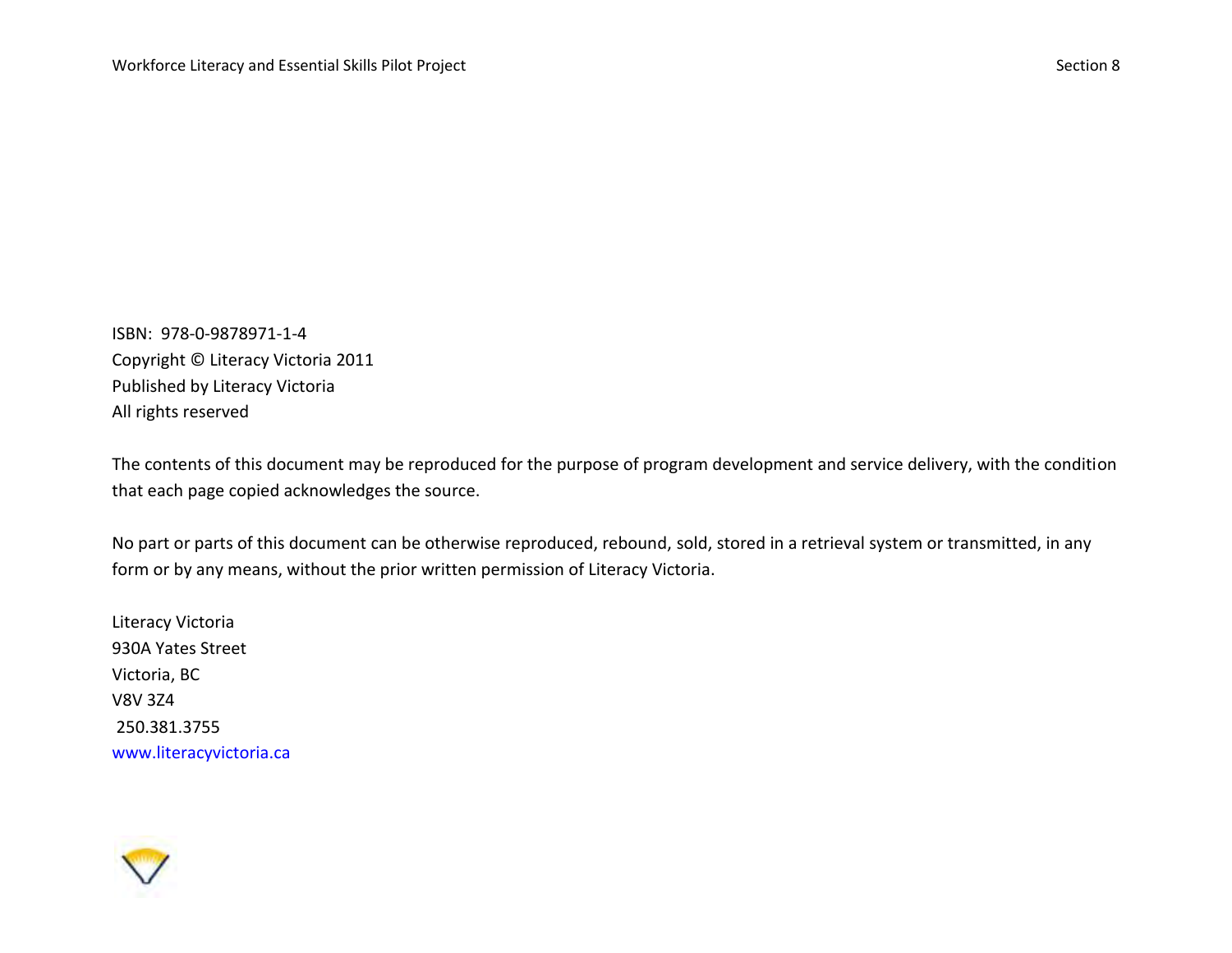## **Contents**

| <b>Example Documents Overview</b>       | 1              |
|-----------------------------------------|----------------|
| A – Qualities for Success Leaflets      | $\overline{2}$ |
| <b>B-Snapshot Leaflet</b>               | 4              |
| C – Sort and Predict Activity Worksheet | 8              |
| D - Attendance and Feedback Checklist   | 9              |
| E - Numeracy Skills Inventory Checklist | 10             |
| F - Individual Action Plan              | 11             |
| G – Learning Activity Plan              | 13             |

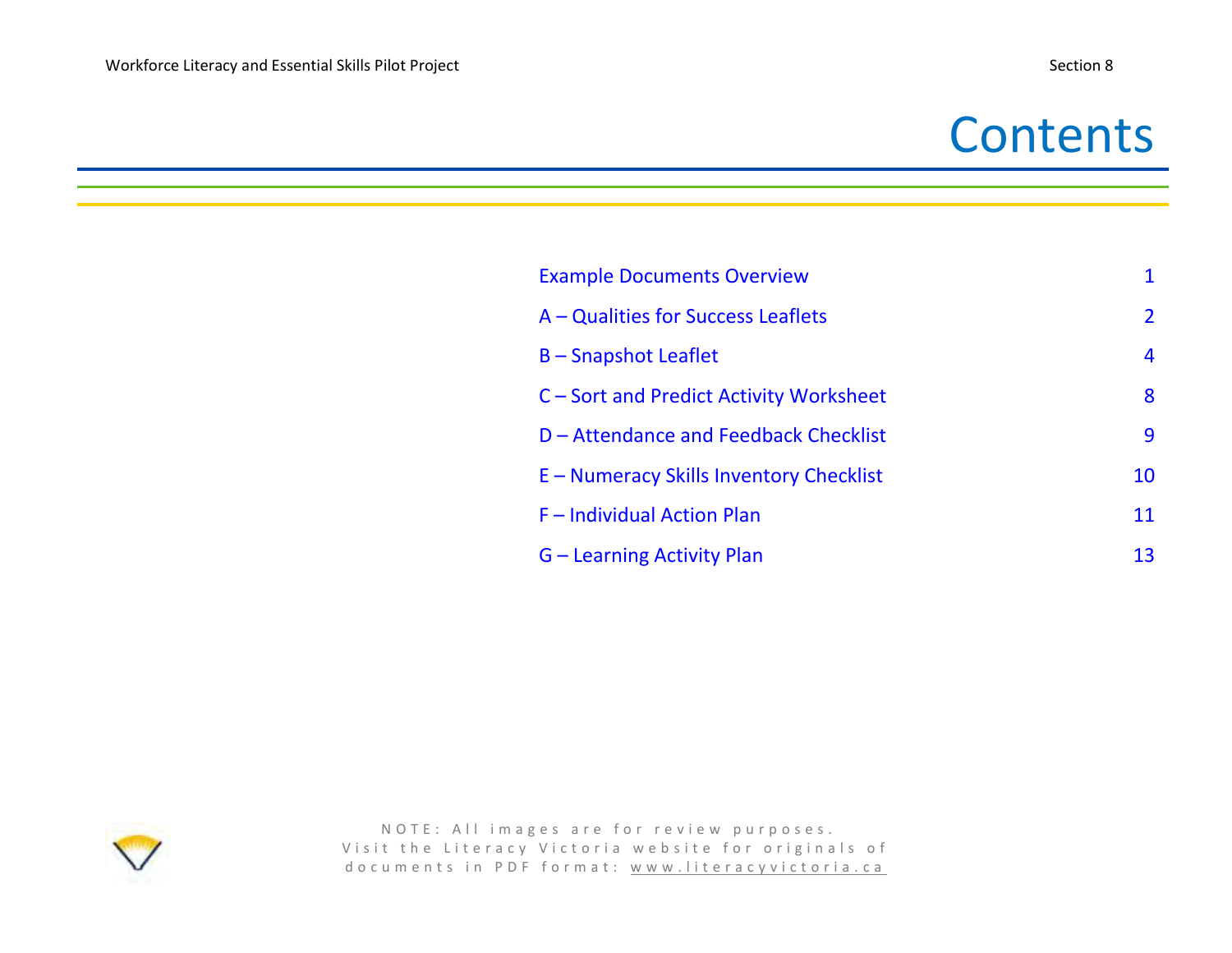## <span id="page-3-0"></span>WLES Program Documents

All documents used in a WLES Program may be formatted to incorporate numerous elements, provided the document use skills requirements are appropriate to all participants. It is recommended that, wherever possible, the same document is used by all participants.

Host organizations may wish to adapt documents to support the needs of particular participant groups and particular employment sectors. The following images are intended for review purposes. The original resource documents are available in PDF format from the Literacy Vitoria website.

### **CURRICULUM RESOURCE MATERIALS TRACKING DOCUMENTS**

- **Literacy Victoria Literacy Victoria**
- 
- **C** 'Sort and Predict' activity worksheet **F** Individual Action Plan  **Adapted from: Success for All Learners, Literacy Victoria Manitoba Education, 2007 G** Learning Activity Plan

- **A** 'Qualities for Success' leaflets **D** Attendance and feedback checklist
- **B** 'Snapshot' leaflet **E** Numeracy skills inventory checklist  **Literacy Victoria Literacy Victoria** 
	-
	- **Literacy Victoria**

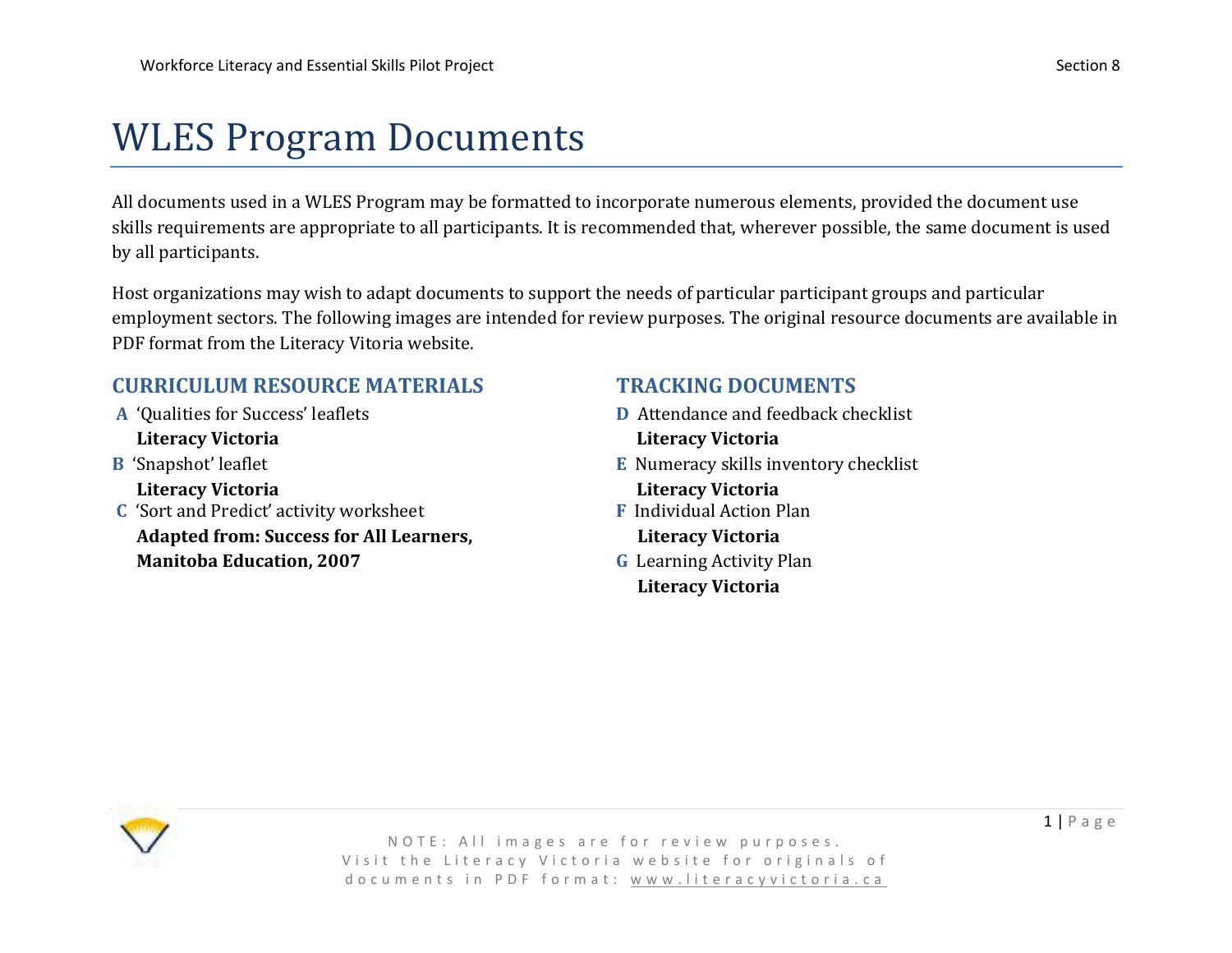#### <span id="page-4-0"></span>**A** 'Qualities for Success' leaflet  **Literacy Victoria**

– suggested topics on the theme of Responsibility

As part of the engagement process participants are encouraged to discuss their experiences of various qualities. Minimal writing skills are required. These documents are primarily intended to elicit discussion and set the theme for the learning session.



 $2 | P \text{ age}$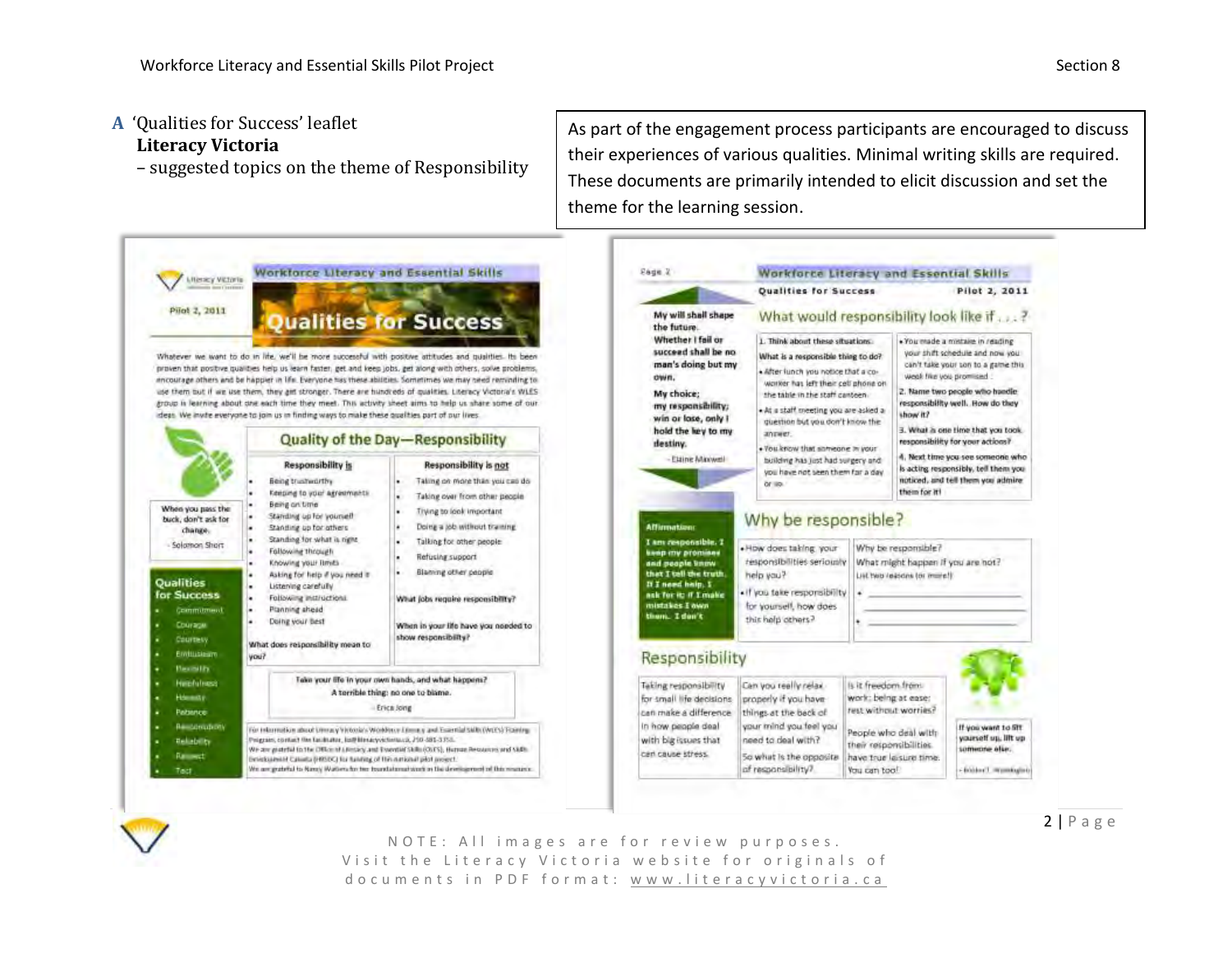- **A** 'Qualities for Success' leaflet  **Literacy Victoria**
	- suggested topics on the theme of Courage







NOTE: All images are for review purposes. Visit the Literacy Victoria website for originals of d o c u m e n t s in PDF format: www.literacyvictoria.ca  $3 | P \text{age}$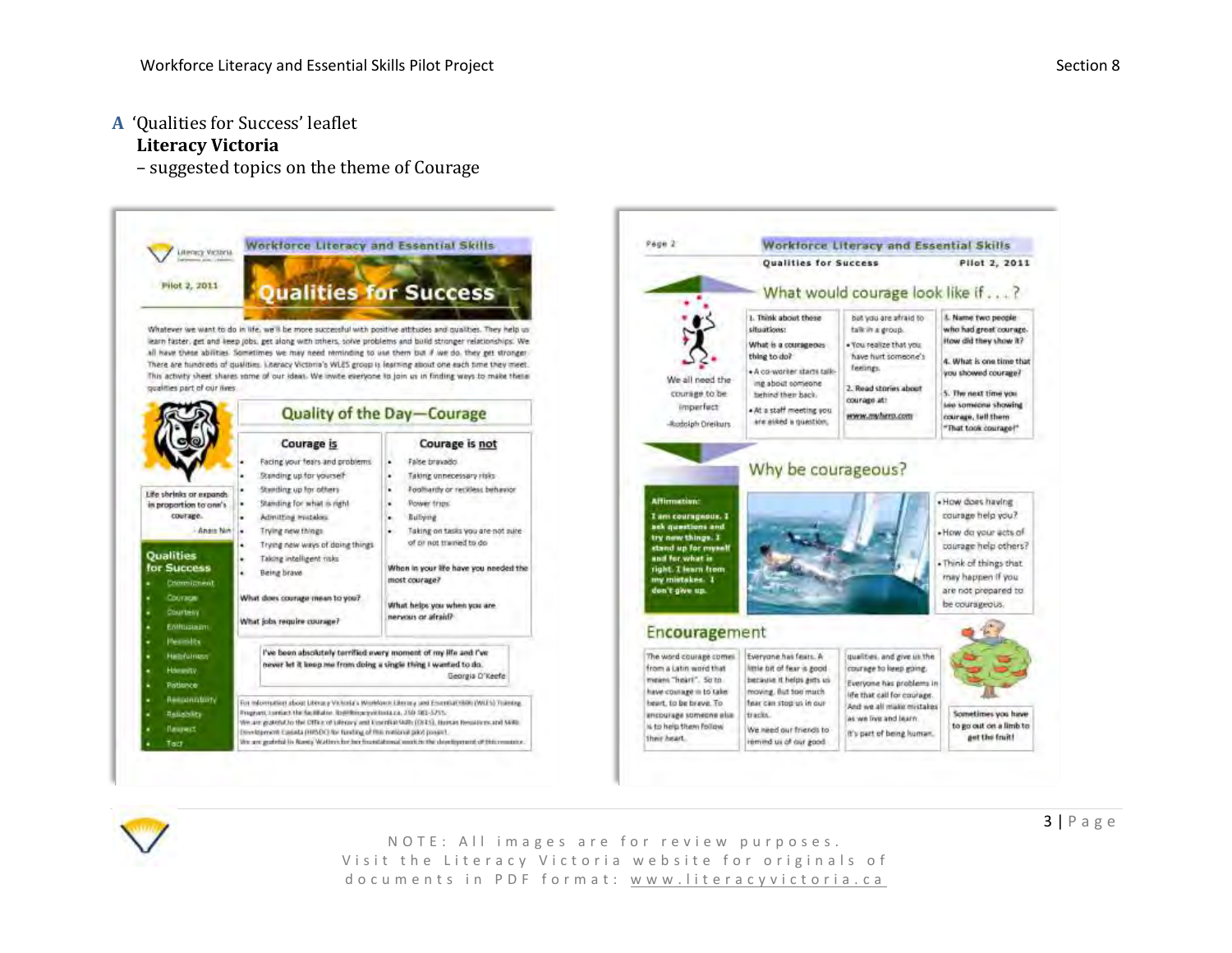### <span id="page-6-0"></span>**B** 'Snapshot' leaflet **Literacy Victoria**

– front page



As part of the engagement process participants are encouraged to evaluate their own skills. The purpose of the Snapshot leaflet is to allow participants time to reflect upon their understanding of their own use of Essential Skills in their everyday lives. To promote confidence in document use skills, a format that requires minimal writing is suggested.

The Literacy Victoria document includes opportunities for self-assessment of everyday skills and vocabulary knowledge. Participants are asked to:

-respond 'TRUE' or 'FALSE' to questions about everyday use of skills

-write the number of 'TRUE' responses (Snapshot G) -circle or highlight vocabulary (Snapshot O, W, N, T) -circle or highlight skill target areas (Snapshot G, I)

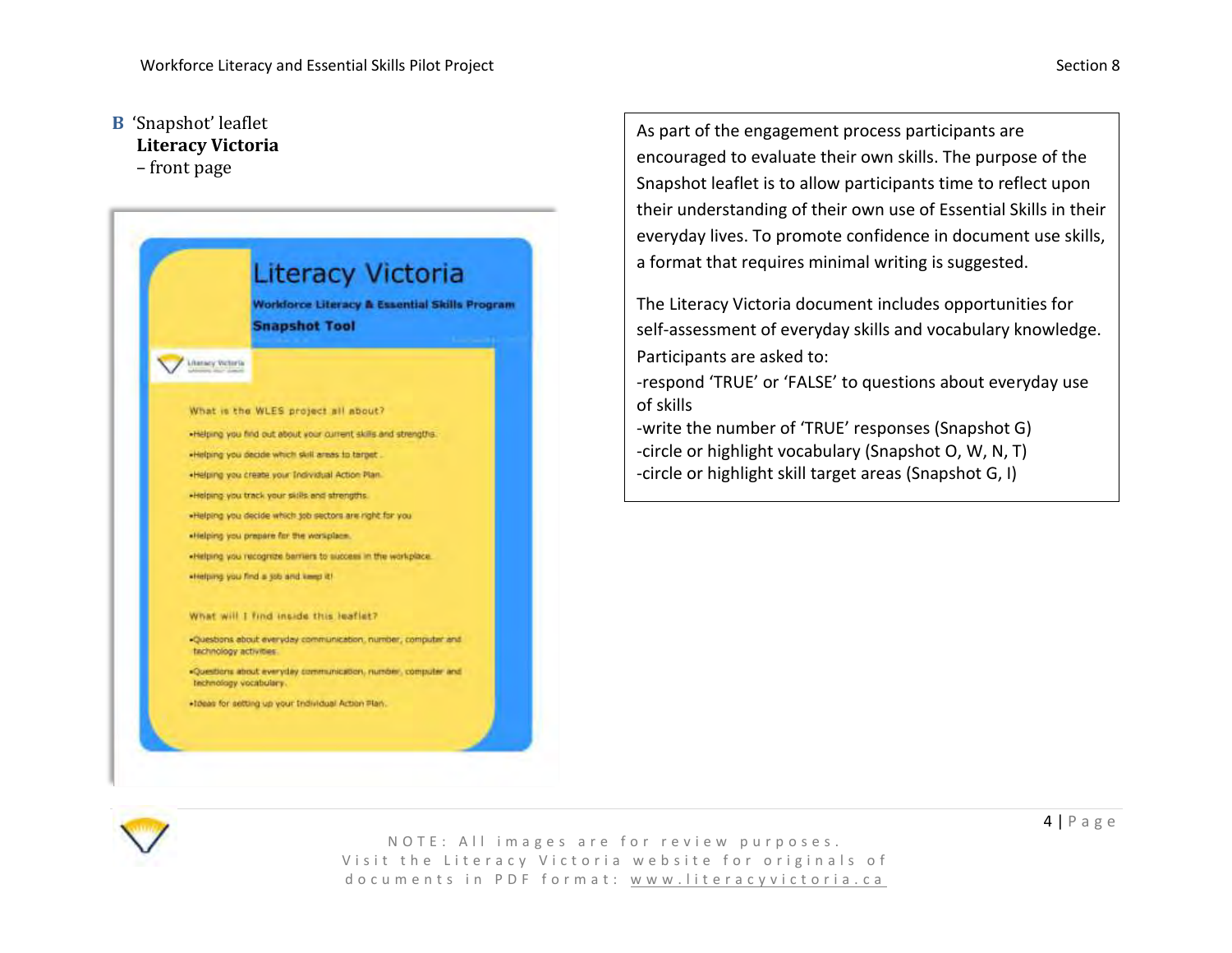### **B** 'Snapshot' leaflet

#### **Literacy Victoria**

 – Snapshot G (GENERAL) (general skills self-assessment)

Allmaty Victima **Domeci Pictures** Snapshot G (General) - How many of these are 'TRUE'? These questions are about how you use speaking and listening statis in your everyday life. These questions are about how you use corporters and technology in your everyday life. 1-1 don't mind taiking to a genus of people alunit spreating Curew about. for example, how to  $1 - 1$  can sum a shotocotier. care for a pet: 2- I know how set up a filter coffee machine. 2-1 don't mind asking for help in a new struction, for example, asking a stranger for directions in 3 - L'oni drivé a car or truck the street. 3- I can take notes when someone tells me information over the phone, for example, note the deter 4- I know have to fix things in my harm, for example, if I need to replace a light built or a furniand time of a medical appointment. 5- I can use a computer leyboard and mouse without help. 6- I get services dong a personal identity card, for example, using a library card, or bus pass. I said 'TRUE' times 7- I was ATM machines to get cash and check my account balance. These questions are about how you use reading and writing skills in your averyday life. 8- I can find information by doing an internet search, for example, I could find out when a local contmunity leisure centre is running a class. 1-1 can use a street map to find my way eround a new town or city 9- I know how to make calls, send fewts and check voice messages on a cell-phone. 1-1 can follow written pierts and instructions, for example, put together self-assembly furniture. 10-1 have an a-mail address and send messages 3-1 usually complete forms asking for my personal information without any help, for example, name, postcode, date of birth, and telephone nimber. I said 'TRUE' times 4-1 med a newspaper or a magazine at least once a week. 5-1 unter my own letters, for example, to my landlord. 1 said 'TRUE' times What did you find out? These questions are about how you use number skills in your everyday life. Out you get very different results in the different skill areas? 1- I can give exact change at a store checkout if they axis 2-I can work out the sale price of samidbing if it is marked '20% OFF' **YES** NO<sub>1</sub> 3-1 know how to measure and work out the area of a floor or wall. for example, to buy paint. 4-1 can follow time-tables, for example, to schedule a yourney by hus to get somewhere on time. Which ekill area can you begin working on right away without too much help ? 5-1 know flow to estimate, for example, I can work out how much air grocery items will cost to the **SPEAKING / LISTENING NUMBERS** munest dollar. **READING / WRITING COMPUTERS / TECHNOLOGY** 6-1 can multiply two digit numbers, for example, \$36 x 4 = ...... 7- I understand information in different formats, for example, J can read numbers from a table of chart in a newspaper Which skill area will you need more help to get working on? 8- I understand proportions, for example, I can eask out ingredients for 2 people if a recipe shows **SPEAKING / LISTENING** NUMBERS amounts for 4 people. **READING / WRITING COMPUTERS / TECHNOLOGY** 1 said 'TRUE' times



NOTE: All images are for review purposes. Visit the Literacy Victoria website for originals of d o c u m e n t s in PDF format: www.literacyvictoria.ca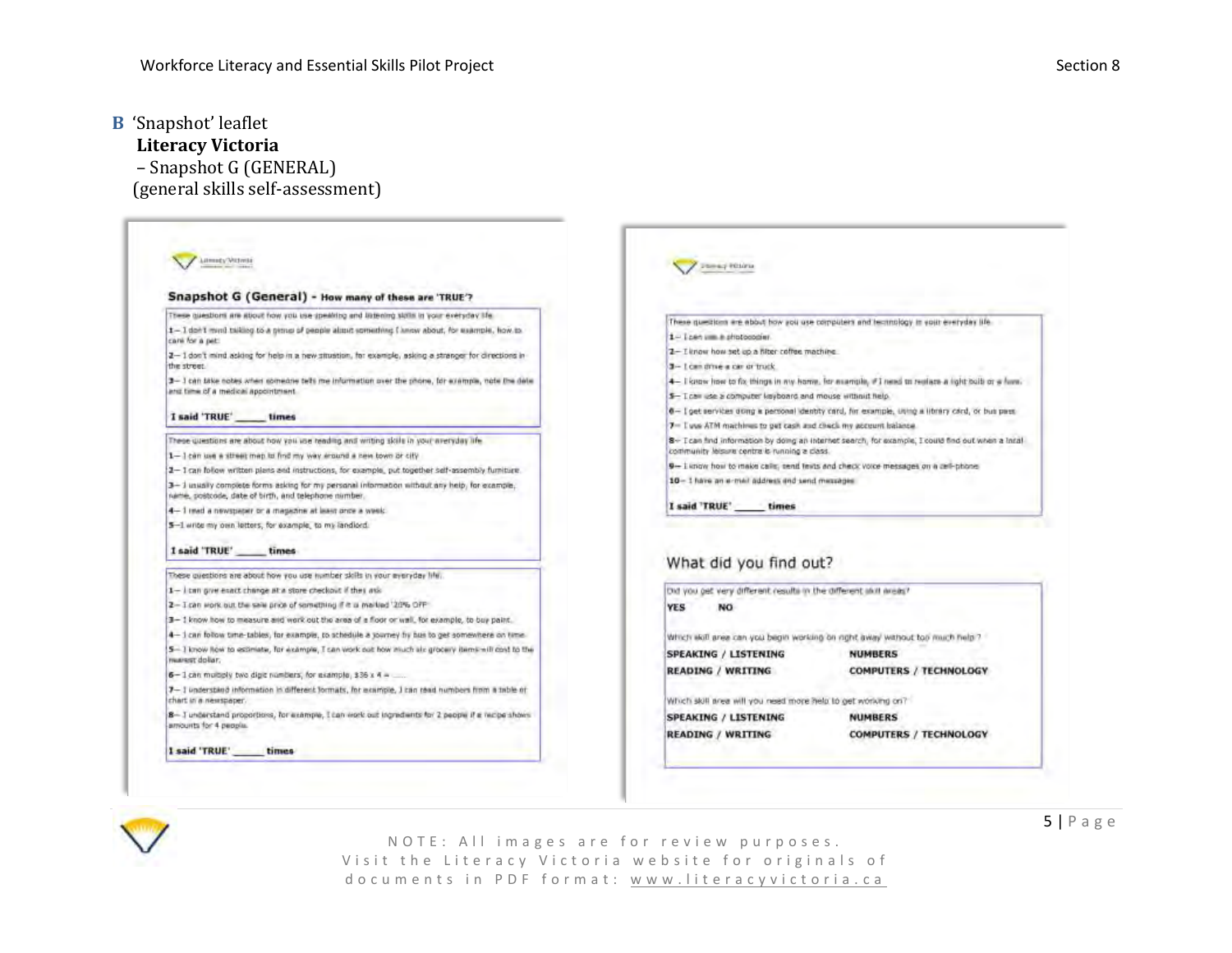- **B** 'Snapshot' leaflet
	- Snapshot O (ORAL COMMUNICATION) (speaking and listening vocabulary) – Snapshot W (WRITTEN COMMUNICATION) (reading and writing vocabulary) – Snapshot N (NUMERACY) (numeracy vocabulary)

**Literacy Vactoria** Vocabulary - How many of these words or phrases do you recognize? Snamhot O-You already antivered some questions about speaking and intering pulse Somethnes people will use patticular words or phrases when they talk about these skills. How confident are you that you know what is meant by this vocabulary? = speek with inflection = oral communication = public speaking « participate in discussions x demonstrate interest - x clarify information \* audence participation \* follow aral instructions \* understand speaker's intent x maintain eye contact w positive body language w justify an opinion a constructive feedback a plausible argument a appreciate other points of view Snapshot W-You already entirered some guestions about reading and writing sidly Sonatines people will use perticular words or phrases when they talk about these skills. How confident are you that you know when is meant by this vocabilitie? » written communication » confidentiality a identify the main points a research · summarize » organize filing systems w format text « legible handwriting » documents are fit for purpose x proof read » punctuation rules \* publicity / advertising w corriect gramman » make inferences # understand the writer's intent a referance material \* compare and contrast \*\* x follow written instructions Siscoltof N-You already answered some questions that talked about number skills Sometimes people will use particular words or phrases when they talk about these skills. How confident are you that you know what is meant by this vocabulary?" x observe / record data x analyze / verify results x mathematics / anthroutic a decimal place \* percentages x metric / imperial measures x timetables / schedules x proportions / ratios x graphs / charts / diagrams. # average / range a scale drawing » probability **H** statistics # estimate **\* appropriate methods / tools** 



NOTE: All images are for review purposes. Visit the Literacy Victoria website for originals of d o c u m e n t s in PDF format: www.literacyvictoria.ca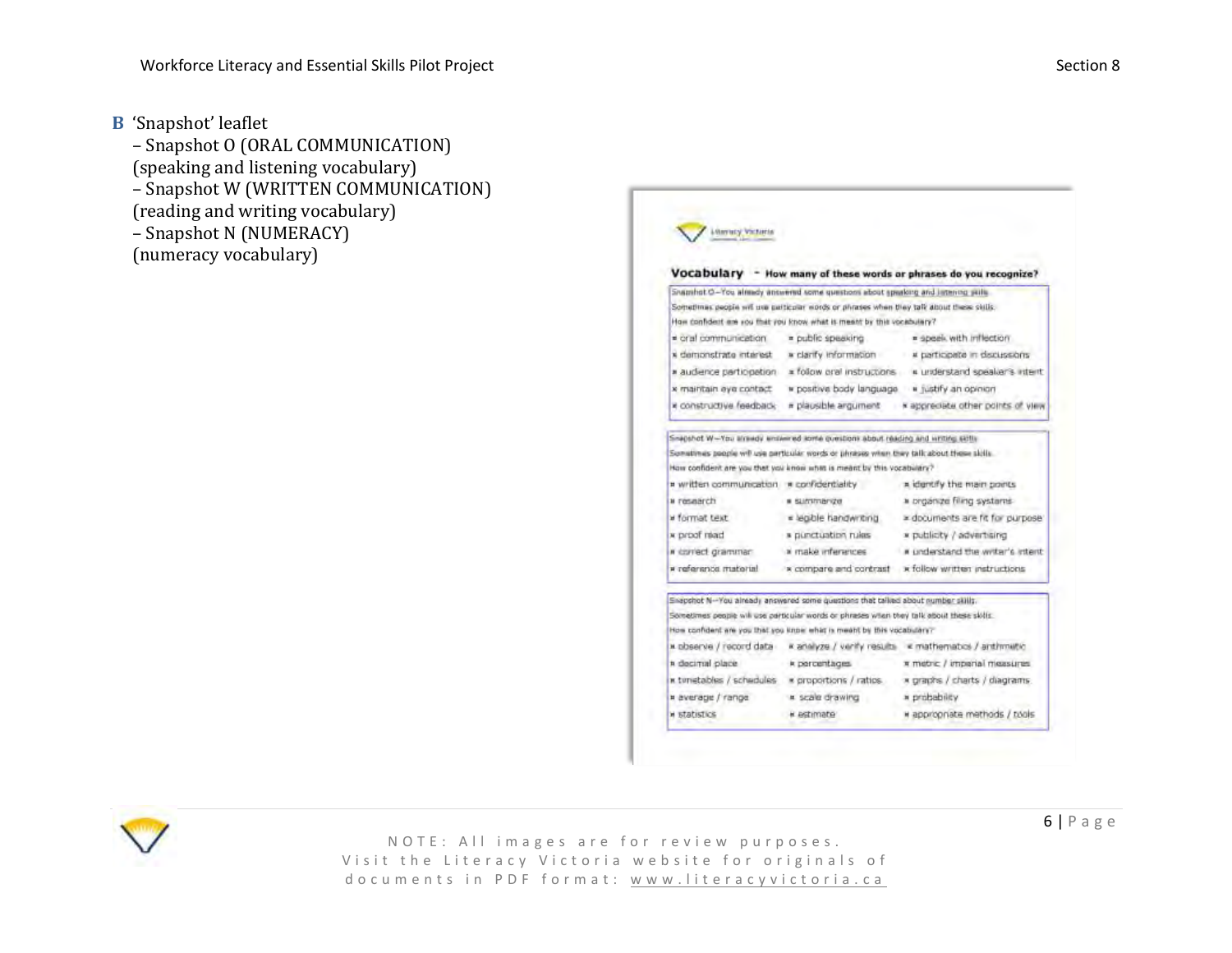- **B** 'Snapshot' leaflet
	- Snapshot T (TECHNOLOGY / COMPUTERS) (technology vocabulary)
	- Snapshot I (INDIVIDUAL SUMMARY)
	- (preparation for Individual Action Plan)

|                                                                                       |                                                                                                                                                              | Snapshot T-You arready answered some questions about computer and technology stolls.                                                                                        |
|---------------------------------------------------------------------------------------|--------------------------------------------------------------------------------------------------------------------------------------------------------------|-----------------------------------------------------------------------------------------------------------------------------------------------------------------------------|
|                                                                                       |                                                                                                                                                              | Sometimes people mil use other words or phrases when they talk about these skills.                                                                                          |
|                                                                                       | now configurit are you that you know what is meant by this vocabulary?                                                                                       |                                                                                                                                                                             |
| a calculator                                                                          | a software, hardware                                                                                                                                         | = printer/photocopier/scanner                                                                                                                                               |
| a wireless                                                                            | # spreadsheet (e.g Excel)                                                                                                                                    | · word processor (e.g. Word)                                                                                                                                                |
| # ED/ DVD                                                                             | a document template                                                                                                                                          | * memory stick ("thumb drive")                                                                                                                                              |
| # USB port                                                                            | a e-mail / web-mail                                                                                                                                          | # internet search engine                                                                                                                                                    |
| a spellchecker                                                                        | # LLC and paste                                                                                                                                              | # electronic document / publication                                                                                                                                         |
| NO                                                                                    | Which vocabulary skill areas do you need more practice with?                                                                                                 | Snapshot I-Did you know more vocabulary in one skill area compared to the differs?<br><b>NUMBERS</b>                                                                        |
|                                                                                       |                                                                                                                                                              | <b>COMPUTERS / TECHNOLOGY</b>                                                                                                                                               |
| <b>VFS</b><br><b>SPEAKING / LISTENING</b><br><b>READING / WRITING</b>                 | Which wicabulary skill areas do you want to start practising first?                                                                                          |                                                                                                                                                                             |
|                                                                                       |                                                                                                                                                              | <b>NUMBERS</b><br>COMPUTERS / TECHNOLOGY                                                                                                                                    |
| <b>SPEAKING / LISTENING</b><br><b>READING / WRITING</b><br>Your IAP will contain<br>٠ | Now you are ready to think about how these skills fit in with your other goals.<br>learning goals (for example, learning targets in each of the soil areas). | You are ready to ret up your Individual Action Plan. We call this your 'IAP' for their<br>employment goals (for example, in find out about local employers, apply for jobs) |
|                                                                                       | ways to help you keep treck of your progress                                                                                                                 | personal goals (for example, to make life changes to help your independence).                                                                                               |

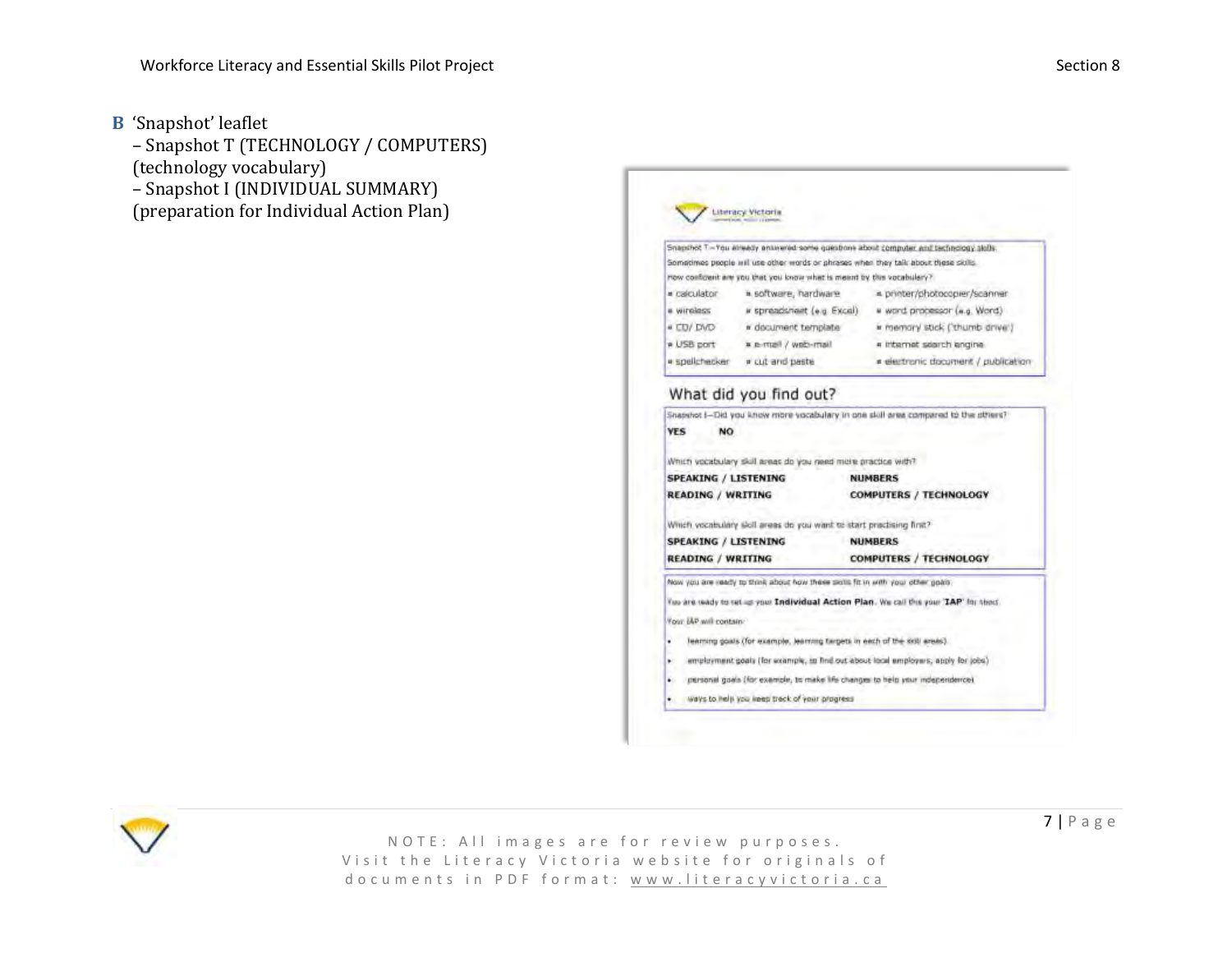#### <span id="page-10-0"></span>**C** 'Sort and Predict' activity worksheet

 **Adapted from: Success for All Learners, Manitoba Education, 2007** 

– suggested vocabulary building activity for various Module themes

|                                                |                                                                               | Workforce Library and Promitel Sidin                                                                                                                                                                                                                                                        |  |
|------------------------------------------------|-------------------------------------------------------------------------------|---------------------------------------------------------------------------------------------------------------------------------------------------------------------------------------------------------------------------------------------------------------------------------------------|--|
| <b>SORT AND PREDICTS</b>                       |                                                                               |                                                                                                                                                                                                                                                                                             |  |
| <b>DIRECTIONS</b>                              |                                                                               |                                                                                                                                                                                                                                                                                             |  |
| First the boost words on the left.<br>all not. | There is no 'right' answer. But the proposed to unplain your kinst to others. | fairt sterm ledo files categories by writing them in the loss boxes, some earth rategory a name.<br>You can chose categories that you think are identical, of by to think of categories that others<br>If there are words you are not care of, predict which box you tried they will go in. |  |
|                                                | (Fore take core over word in money chan one company if you wish )             |                                                                                                                                                                                                                                                                                             |  |
| distant                                        |                                                                               |                                                                                                                                                                                                                                                                                             |  |
| защителя                                       |                                                                               |                                                                                                                                                                                                                                                                                             |  |
| discline                                       |                                                                               |                                                                                                                                                                                                                                                                                             |  |
| period overable                                |                                                                               |                                                                                                                                                                                                                                                                                             |  |
| percentative.                                  |                                                                               |                                                                                                                                                                                                                                                                                             |  |
| arganized                                      |                                                                               |                                                                                                                                                                                                                                                                                             |  |
| witholist .                                    |                                                                               |                                                                                                                                                                                                                                                                                             |  |
| exitates                                       |                                                                               |                                                                                                                                                                                                                                                                                             |  |
| <b><i><u>APPOINTMENT</u></i></b>               |                                                                               |                                                                                                                                                                                                                                                                                             |  |
| listependent                                   |                                                                               |                                                                                                                                                                                                                                                                                             |  |
| <b>ANDERSHIPS</b>                              |                                                                               |                                                                                                                                                                                                                                                                                             |  |
| <b>Beatures</b>                                |                                                                               |                                                                                                                                                                                                                                                                                             |  |
| <b>Asketist</b>                                |                                                                               |                                                                                                                                                                                                                                                                                             |  |
| namienaniny                                    |                                                                               |                                                                                                                                                                                                                                                                                             |  |

As part of the integrated approach to developing communication skills, participants engage in group vocabulary building activities on a regular basis. In this activity, participants sort items into four categories, or predict where an item should go if it is unfamiliar. This is a group activity with minimal writing required. All learners should be engaged in discussions. A nominated individual may record the group response or participants may record their own findings.



N O T E : All images are for review purposes. Visit the Literacy Victoria website for originals of d o c u m e n t s in P D F f o r m a t : w w w . liter a c y v i c t o r i a . c a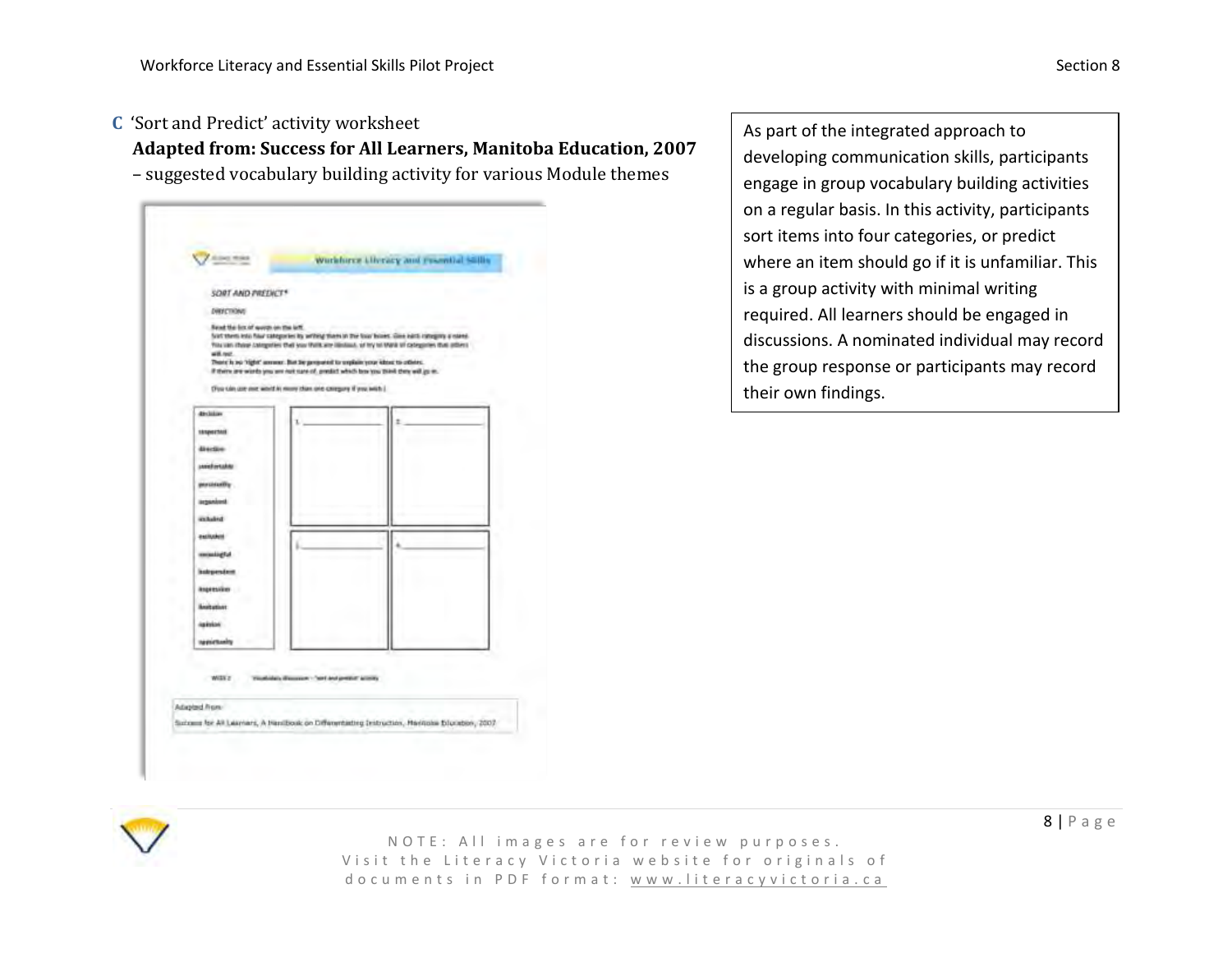#### <span id="page-11-0"></span>**D** Attendance and feedback checklist  **Literacy Victoria**

|                                                       |                                                                             | <b>Workforce Literacy &amp; Essential Skills Program</b><br><b>ATTENDANCE &amp; SESSION FEEDBACK SHEET</b> |  | <b>Literacy Victoria</b> |  |  |
|-------------------------------------------------------|-----------------------------------------------------------------------------|------------------------------------------------------------------------------------------------------------|--|--------------------------|--|--|
| Literacy Victoria<br><b>Percentive about Lisabeth</b> | <b><i><u>FIRM COLL</u></i></b><br><b>STATISTICS</b><br><b>LEARNER NAME:</b> |                                                                                                            |  |                          |  |  |
|                                                       | <b>CATL</b>                                                                 | <b>ATTENDANCE</b><br><b>CHAIN</b>                                                                          |  |                          |  |  |
| session to                                            |                                                                             |                                                                                                            |  |                          |  |  |
| <b>MASSIVEZ</b>                                       |                                                                             |                                                                                                            |  |                          |  |  |
| 55550 N 5                                             |                                                                             |                                                                                                            |  |                          |  |  |
| SESSION 4<br><b>SESSION 5</b>                         |                                                                             |                                                                                                            |  |                          |  |  |
| <b>14550WA</b>                                        |                                                                             |                                                                                                            |  |                          |  |  |
|                                                       |                                                                             |                                                                                                            |  |                          |  |  |
| <b>SESSION 7</b>                                      |                                                                             |                                                                                                            |  |                          |  |  |
| <b>SESSADR 8</b>                                      |                                                                             |                                                                                                            |  |                          |  |  |
| 56550W.3                                              |                                                                             |                                                                                                            |  |                          |  |  |
| SESSATIV 10                                           |                                                                             |                                                                                                            |  |                          |  |  |
| <b>SESSION LT.</b>                                    |                                                                             |                                                                                                            |  |                          |  |  |
| <b>MANON ST</b><br><b>SESSION 13</b>                  |                                                                             |                                                                                                            |  |                          |  |  |
| - 1655KW34                                            |                                                                             |                                                                                                            |  |                          |  |  |
| SESSION 15                                            |                                                                             |                                                                                                            |  |                          |  |  |
| <b>SESSION 10</b>                                     |                                                                             |                                                                                                            |  |                          |  |  |
| <b>SEXSKIN 17</b>                                     |                                                                             |                                                                                                            |  |                          |  |  |
| <b>SESSION SH</b>                                     |                                                                             |                                                                                                            |  |                          |  |  |
| <b>SESSION 39</b>                                     |                                                                             |                                                                                                            |  |                          |  |  |
| SESNION 2D                                            |                                                                             |                                                                                                            |  |                          |  |  |
| <b>SESSION 21</b>                                     |                                                                             |                                                                                                            |  |                          |  |  |
| <b>SESSION 22</b>                                     |                                                                             |                                                                                                            |  |                          |  |  |
| <b>SESSION 21</b><br>LESSION 24                       |                                                                             |                                                                                                            |  |                          |  |  |
| <b>SESANDN 25</b>                                     |                                                                             |                                                                                                            |  |                          |  |  |
|                                                       |                                                                             |                                                                                                            |  |                          |  |  |
| <b>END OF TROGRAM CELEBRATIONS</b>                    |                                                                             |                                                                                                            |  |                          |  |  |
|                                                       |                                                                             |                                                                                                            |  |                          |  |  |

As part of the engagement process participants are encouraged to track their own attendance. Facilitators explain the purpose of feedback and how to complete the document in the Module 1 activity: Introduction to Plan and Review. To promote document use skills, a table format is suggested.

The Literacy Victoria document includes an attendance check and a limited range of feedback, allowing participants to communicate their reactions to learning activities. Participants may communicate whether they found the learning session: scary/confusing/boring/beneficial or a combination of these reactions.

The participants are asked to:

-place a check-mark next to each session attended

-write the session date (optional)

-place a check-mark under the feedback icons appropriate to each session.

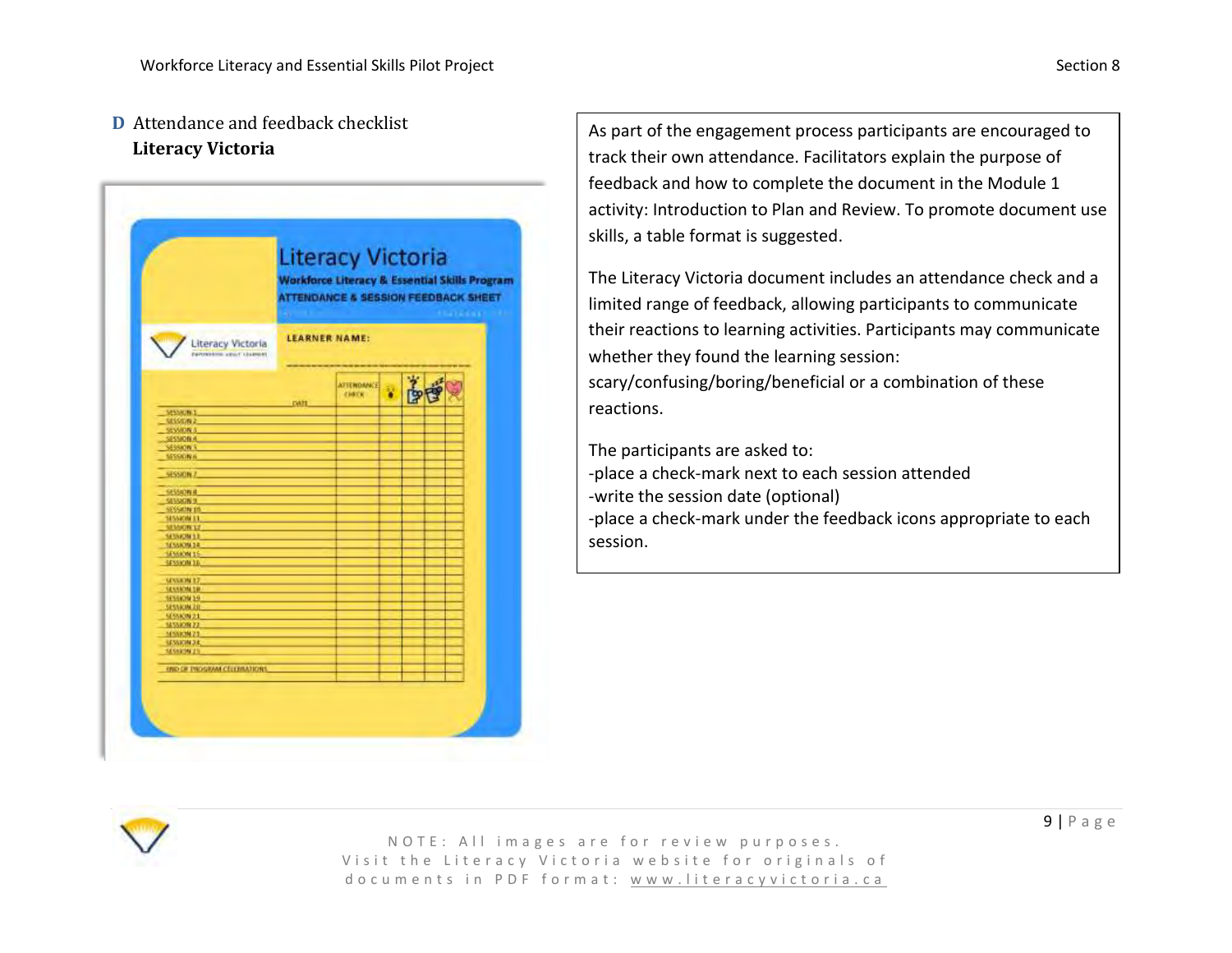#### <span id="page-12-0"></span>**E** Numeracy skills inventory checklist  **Literacy Victoria**

|                                                                                                                                                                                                                                                                                                                                                                                                                                                                                                                                                                                                                                                                                                                                                                                                                                                                                                                 | Literacy Victoria<br><b>Workforce Literacy &amp; Essential Skills Program</b> |  |  |  |  |
|-----------------------------------------------------------------------------------------------------------------------------------------------------------------------------------------------------------------------------------------------------------------------------------------------------------------------------------------------------------------------------------------------------------------------------------------------------------------------------------------------------------------------------------------------------------------------------------------------------------------------------------------------------------------------------------------------------------------------------------------------------------------------------------------------------------------------------------------------------------------------------------------------------------------|-------------------------------------------------------------------------------|--|--|--|--|
| <b>Literacy Victoria</b><br>avever level inter incorpore                                                                                                                                                                                                                                                                                                                                                                                                                                                                                                                                                                                                                                                                                                                                                                                                                                                        | LEARNER NAME:                                                                 |  |  |  |  |
| SIGHT SET N - HIVENTORY CHECKLIST                                                                                                                                                                                                                                                                                                                                                                                                                                                                                                                                                                                                                                                                                                                                                                                                                                                                               |                                                                               |  |  |  |  |
| Figure which maniferra in gramming and descending over<br>then sumbrit with drobbasic in automing and descenting order<br>Place mumbers with negotives its assembling and descending onles<br>Recall forms and dates in a veriens refinerate.<br>tinai data humahad sa marka / pictuacem.<br>Add and subtract whole nutriers.<br>Add and subtract numbers with mixteesk<br>Attributy and divide white standards<br>Mortigly, and divide marriers with sistemate.<br>Martigly and divide by 15 / 300 / 3000<br><b>Busining/edimitry</b><br>Anist and calculate time assign 24 Neurobock<br>Road and can slate antasamming and gamma / Home / Shigam<br>Calculate permanent away continue.<br>CANGUIR, HIM CANCULARY, DANA: TRAFFICHA, VALID AN IS 2 TO 7 ST.<br>- Company and calculate percentages<br>Company and substants ratio 7 personnel<br>Company, and sufficient persons 2 times.<br>DOCUMENT DVC DOUG. |                                                                               |  |  |  |  |
| East information hased on a names is: / alabamines is: Lode<br>Eind Information itseed am date todel<br>East information hasn't on tree, stolt as a bas relentedy.<br>Enginformation linear muscule and pola-<br>First information Sport on size and line.<br>Complete pressingl number stata has has state of both complementaries.<br><b>Become workplace form steps / shift data</b><br>herald residented data, just as directednical auto-<br>- Record data tives a period of time, such as takes has tell<br>the distance contact this are of this person data                                                                                                                                                                                                                                                                                                                                             |                                                                               |  |  |  |  |

As part of the engagement process participants are encouraged to track their own progress on target skills. To promote document use skills, a table format is suggested.

The Literacy Victoria document includes a 'Needs work'/ 'Skills Under Construction /'Work complete' check against a limited range of skills items that are explored through learning activities in Modules 4, 5 and 6, allowing participants to prioritize skills for future learning activities.

Participants are asked to:

-place a check-mark under the appropriate icon for each skill area explored.

Skills that could benefit from further practise may or may not be priority items depending upon the individual participant's employment goals. If a skills item is transferred to the participant's Individual Learning Plan, the 'Skills Under Construction' column is checked. The document serves as both a personal inventory and a visual reminder of learning targets; seen on a regular basis, it promotes a sense of control regarding the number of tasks to be accomplished.

Participants may also keep a more detailed record of skills gaps to be addressed through the use of personal notebooks. Completion of the skills inventory checklists is a minimum requirement.

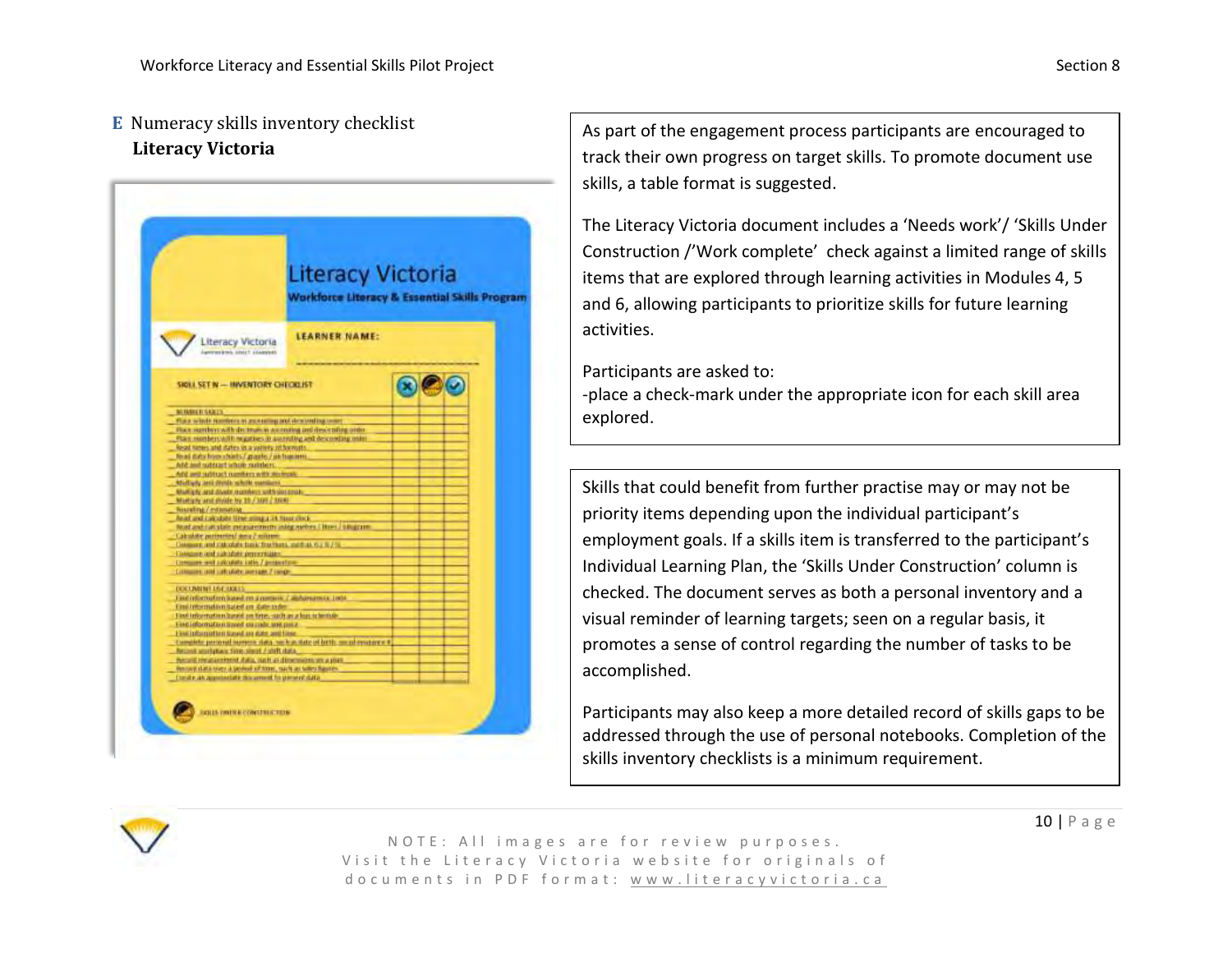#### <span id="page-13-0"></span>**F** Individual Action Plan

#### **Literacy Victoria**

– front page

|                   | <b>Literacy Victoria</b><br><b>Workforce Literacy &amp; Essential Skills</b><br><b>Individual Action Plan (IAP)</b> | <b>COLLECT</b> |
|-------------------|---------------------------------------------------------------------------------------------------------------------|----------------|
| Literacy Victoria |                                                                                                                     |                |
|                   | <b>NAME:</b>                                                                                                        |                |
|                   | Last updated:                                                                                                       |                |
|                   |                                                                                                                     |                |
|                   |                                                                                                                     |                |
|                   |                                                                                                                     |                |
|                   |                                                                                                                     |                |
|                   |                                                                                                                     |                |
|                   |                                                                                                                     |                |

As part of the engagement process participants are encouraged to create their own Individual Action Plan (IAP). The purpose of the IAP is to allow participants to reflect upon their own learning pathway, prioritize learning targets and set out the steps needed to achieve them. Participants working with Essential Skills at Level 1 will require one-to-one support and may not possess the writing skills to complete the document. To promote confidence in document use and planning skills, a simple format that permits repeated use is suggested.

The Literacy Victoria document includes planning for learning, employment and personal goals. Learners and tutors use the Action Plan together.

Learners and tutors are asked to: -state learning, employment and personal goals -state the resources required to achieve these goals -reflect on barriers to achievement and additional sources of support.

-state specific outcomes for achievement of these goals

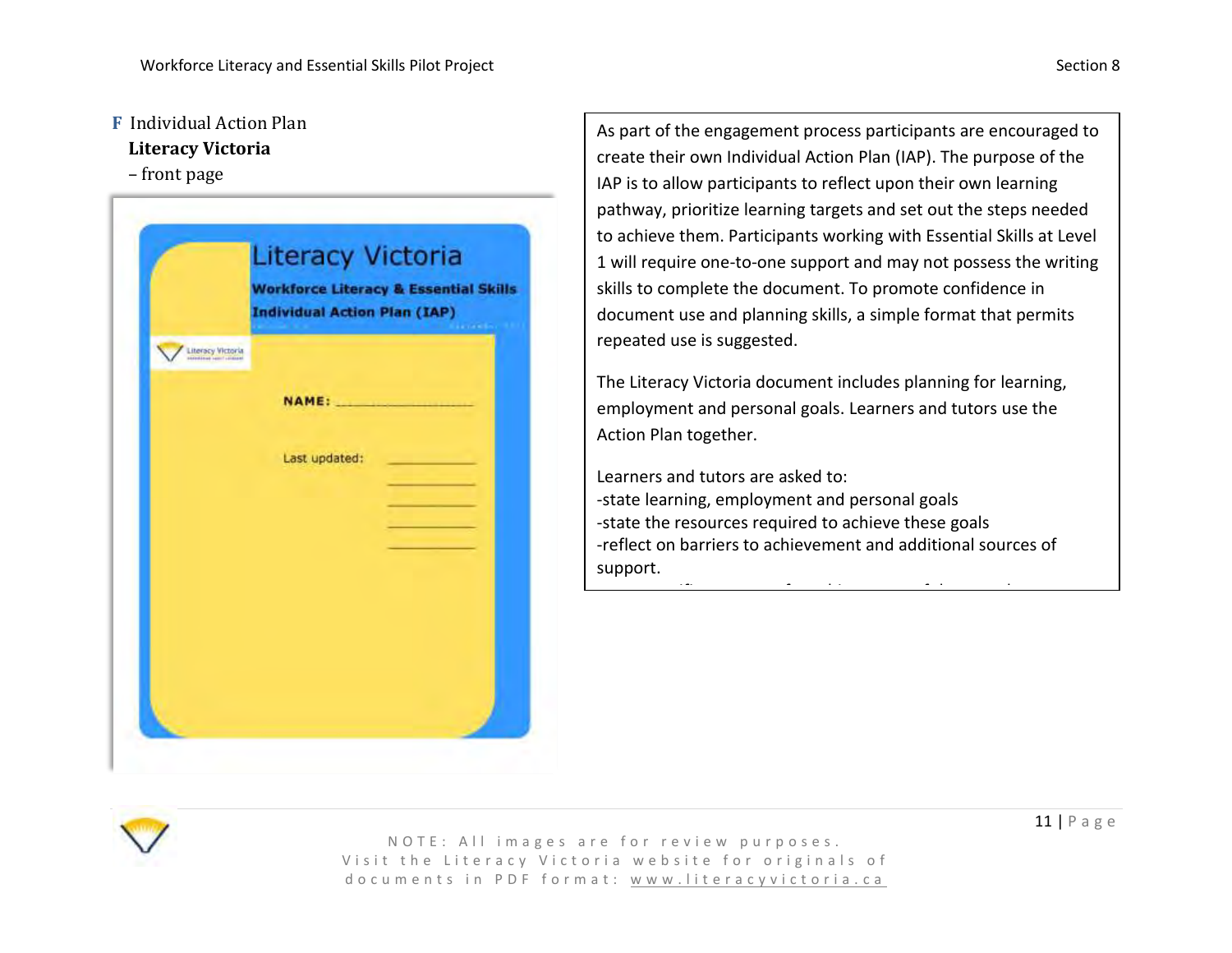#### **F** Individual Action Plan

#### **Literacy Victoria**

-Learning goals, Employment Goals, Personal Goals

|                              | <b>Workforce Literacy and Essential Skills</b>                                   | <b>Workforce Literacy and Essential Skills</b>                          |
|------------------------------|----------------------------------------------------------------------------------|-------------------------------------------------------------------------|
| Literacy/Pictures            |                                                                                  | / Literacy Victoria                                                     |
| Learning goals:              |                                                                                  | Employment goals:                                                       |
|                              | My learning goals for the next three weeks are:                                  | What are my next steps on the road to employment? What do I want to do? |
|                              |                                                                                  |                                                                         |
| Materials:                   | What are the resources I will need to help me? Where can I find these resources? | What information do I need? Where can I find this information?          |
| People!                      |                                                                                  |                                                                         |
| Time:                        |                                                                                  |                                                                         |
| <b><i><u>RIGHT</u>AT</i></b> |                                                                                  |                                                                         |
|                              | Are there any problems I can foresee? What can I do if I need extra help?        | Personal goals and priorities:                                          |
|                              |                                                                                  | Are there any changes I want to make in my life? What do I want to do?  |
|                              |                                                                                  |                                                                         |
|                              | How will I deade if I have completed my learning goals?                          |                                                                         |
|                              |                                                                                  | What information do I need? Where can I find this information?          |
| Date of <b>IAP</b>           | Date of next IAP review                                                          |                                                                         |
|                              |                                                                                  | What are some other issues I may want to think about for the future?    |
| Signatures:                  |                                                                                  | Accommodation 6<br>Transport<br>Health<br>Family<br>۵                   |
| Learner                      | LV representative or tutor                                                       | Legal<br><b>Attendance</b><br>Finances<br>Friends<br>۰<br>ö             |
|                              |                                                                                  | Other<br>Behaviour<br>ò-                                                |

12 | P a g e